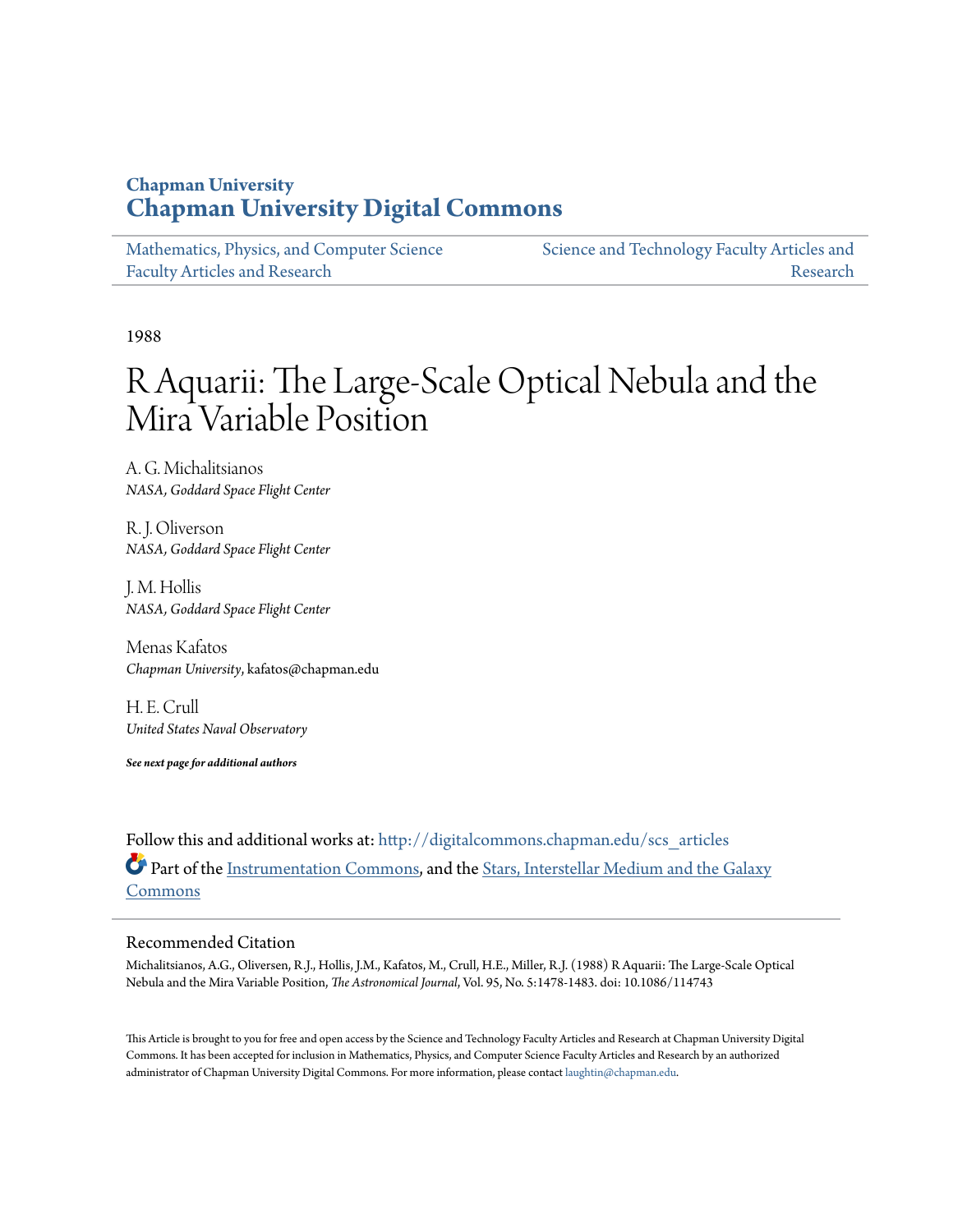# R Aquarii: The Large-Scale Optical Nebula and the Mira Variable Position

## **Comments**

This article was originally published in *Astronomical Journal*, volume 95, number 5, in 1988. [DOI: 10.1086/](http://dx.doi.org/10.1086/114743) [114743](http://dx.doi.org/10.1086/114743)

# **Copyright**

IOP Publishing

# **Authors**

A. G. Michalitsianos, R. J. Oliverson, J. M. Hollis, Menas Kafatos, H. E. Crull, and R. J. Miller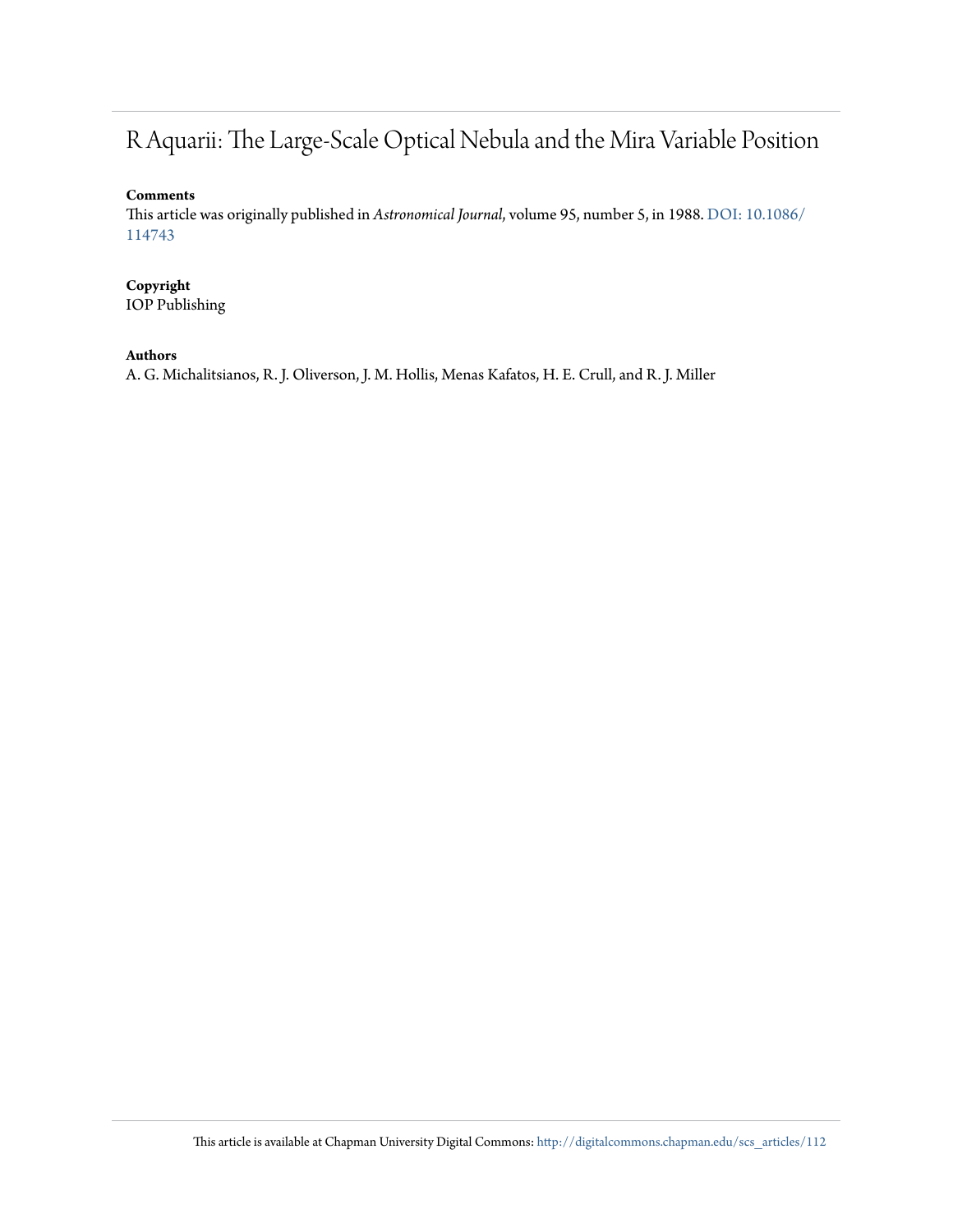### R AQUARII: THE LARGE-SCALE OPTICAL NEBULA AND THE MIRA VARIABLE POSITION

A. G. MICHALITSIANOS, R. J. 0LIVERSEN, AND J. M. HOLLIS

Laboratory for Astronomy and Solar Physics, NASA Goddard Space Flight Center, Code 684, Greenbelt, Maryland 20771

M. KAFATOS

Department of Physics, George Mason University, Fairfax, Virginia 22030

H. E. CRULL

U. S. Naval Observatory, Transit Circle Facility, Flagstaff, Arizona 86002

R. J. MILLER

U.S. Naval Observatory, Transit Circle Division, Washington, DC 20390 *Received 27 July 1987; revised 15 January 1988* 

#### ABSTRACT

The R Aquarii symbiotic star system is surrounded by a large-scale optical nebula. We present observations of the nebular [O III] structure and discuss its morphological significance in context with previously observed small-scale radio-continuum features, which may be related. We suggest that a precessing accretion disk may explain the global features of both the large-scale optical emission and the small-scale radio emission. Moreover, we have determined an accurate position of the system's Mira, which suggests that a recent theoretical model, yielding an egg-shaped central H II region for symbiotic systems with certain physical parameters, may apply to R Aquarii. The optical position of the  $387<sup>d</sup>$ period Mira variable is consistent with our previous findings in the radio, that SiO maser emission is far removed from the Mira photosphere.

#### I. INTRODUCTION

R Aquarii is at the center of a very complex system of large-scale nebulosity, which extends  $\sim$  2' in the east-west (EW) direction and  $\sim$  1' in the north-south (NS) direction (e.g., see broadband optical imagery shown in Sopka *eta/.*  1982). The "S"-shaped filaments of the NS nebula and the two intersecting arcs of the EW nebula are nearly perpendicular. Since the early observations of Hubble ( 1943) and Baade ( 1944), the nebula was shown to be slowly expanding with velocities of 50-100 km  $s^{-1}$ . Based on expansion age, Merrill ( 1935, 1950) suggested that a single nova outburst about 600 yr ago could account for the nebulosity.

Recently, Solfand Ulrich (1985) proposed that the morphology of the EW nebula suggests a "bipolar, hourglasslike expanding shell," in which the emission, originating in a thin surface layer of the shell, is most prominent in an equatorial "ring zone,'' and becomes fainter at higher latitude angles. Solf and Ulrich proposed that the EW nebular ring was formed in a single novalike outburst about 640 yr ago, while the NS nebula was created in a more recent event about 185 yr ago. This model is supported, in part, by the kinematical properties of the nebula, deduced from moderate resolution coudé spectra of the [N II], [S II], H $\alpha$ , and He I emission lines, which Solf and Ulrich interpret in context with the broadband UG1 and RG1 filter images obtained by Herbig in 1980 and published in Sopka *et a/.*  (1982).

R Aquarii also has small-scale nebular features, as shown in the high-spatial-resolution radio-continuum maps (Fig. 1) obtained with the Very Large Array (VLA). Figure 1 clearly shows that the small-scale jetlike structure is composed of at least four discrete emission knots whose position angles (P.A.), relative to R Aquarii, suggest an ordered and sequential geometry of ejecta (Kafatos *et al.* 1983; Hollis *et a!.* 1985, 1986). The most prominent component of the jet is feature B (a Fig. 1 radio feature, which has an optical counterpart), which suddenly appeared in the late 1970s (Herbig 1980), and is approximately 6~ *5* northeast of R Aquarii. Solf and Ulrich ( 1985) argue that feature B is a density enhancement associated with the outburst that formed the NS nebula and was only seen recently ( 1977) due to its interaction with other NS nebular material (i.e., brightening due to the rapid deceleration). On the other hand, ultraviolet observations of feature B indicate high-excitation emission lines of N v, He II, and C IV have increased by a factor  $\sim$  5 between 1982 and 1985, compared with the essentially constant absolute flux of lower-excitation UV lines observed in the central H II region surrounding R Aquarii (Kafatos et al. 1986). The absence of N v, and comparatively weak He II emission in the H II region, indicates that the gas in the immediate vicinity of the LPV/hot subdwarf binary is lower in thermal excitation compared with feature B ( Kafatos *et a/.* 1986). This further suggests that soft x rays recently detected with *EXOSATin* the 0.25-1 keY energy range in 1985 (Viotti *et a/.* 1987) are probably more intense in feature B, where N v and He II are present (Kafatos et al. 1986).

R Aquarii is also the only known symbiotic nova to exhibit SiO maser activity (Lepine *eta/.* 1978); this is a surprising result given the presence of a strong ionizing radiation field. However, a further complication, shown in Fig. l, concerns the location of the SiO maser in relation to the radio-continuum morphology (Hollis *eta/.* 1986), and, in particular, in relation to the central H II region, which must be nearly coincident in position with the 387<sup>d</sup> period Mira. This follows because collisionally pumped models for the vibrationally excited  $J = 2-1$ ,  $v = 1$  transition predict SiO masering in the extended atmospheres of M giants and M supergiants (Elitzur 1980). However, for R Aquarii the position of the SiO maser is far removed ( $\gtrsim 1''$  or  $\gtrsim 10^{15}$  cm) from the central H II region and, hence, the Mira's photosphere (Hollis et al. 1986).

Here we have attempted to probe the R Aquarii complex on two fronts: ( i) discern the morphology of the filamentary

1478 Astron. J. 95 (5), May 1988 **0004-6256/88/051478-06\$00.90 @ 1988 Am. Astron. Soc.** 1478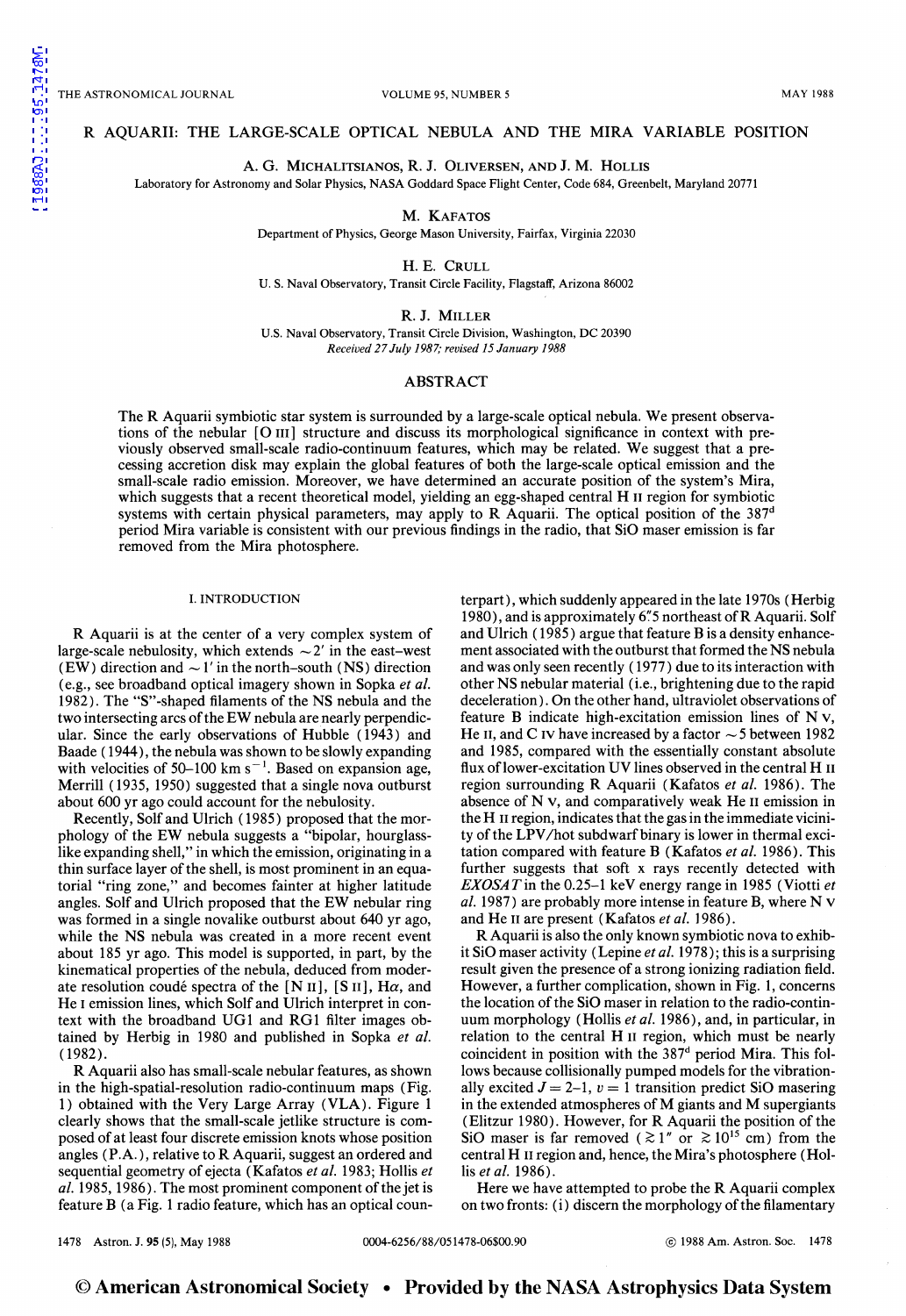#### 1479 MICHALITSIANOS *ET AL.:* R AQUARII

[1988AJ.....95.1478M](http://adsabs.harvard.edu/abs/1988AJ.....95.1478M)

1988AJ......95.1478M



FIG. 1. (left) The 6 cm VLA map of R Aquarii (Hollis *et al.* 1985); the peak 6 cm flux is  $\sim$  7.5 mJy per beam with contour levels 0.15, 0.20, 0.30, 0.40, 0.45, 0.50, 0.75, and 3.70 mJy. Relative to the central H II region C1, feature C2 is 0.5 at P.A. =55°, feature A is 2.5 at P.A. = 45°, and feature B is 6"5 at P.A. = 29°. (right) The 2 cm VLA radio map (Hollis et al. 1985) in which the central H II region is resolved into feature C1 and C2; the peak 2 cm flux is 4.00 mJy per beam, with contour levels  $-0.1, 0.2, 0.3, 0.4, 0.5, 1.0, 2.0$ , and 3.0 mJy. The 1950.0 position of these radio features reflects 1985.03 epoch proper motion. The 1950.0 position of the SiO maser ( $J = 2-1$ ,  $v = 1$  at 86 243.37 MHz) reflects 1986.13 epoch proper motion as determined from the Hat Creek three-element interferometer (each leg of the cross is the  $1\sigma$  positional error). The 1950.0 position of the LPV determined in this work is plotted with a I *u* positional error radius (see text) and reflects 1986.68 epoch proper motion.

large-scale structure in [ 0 III] of the NS and EW nebulae, and (ii) determine an accurate optical position for the Mira or long-period variable (LPV). By studying the nebular structure, we hope to investigate the mass-ejection mechanism. By determining the optical position of the LPV, we hoped to test a recent model that predicts the ionization structure of radio-emitting material in the vicinity of the binary, as well as determine the conditions under which the SiO maser is pumped.

#### II. OBSERVATIONS

Narrowband interference-filter images of R Aquarii in the emission lines of [O III]  $\lambda$  5007, [O III]  $\lambda$  4363, and H $\alpha$  were obtained with the RCA #3 CCD camera on the NOAO\* #1 0.9 m telescope at Kitt Peak on 1986 October 1. The [0 III] images at  $\lambda$  5007 and  $\lambda$  4363 were taken as a series of 10 min exposures, for a total integration of 120 and 60 min, respectively. The 10 min [O III] exposure limit was chosen to avoid saturating the CCD in the region around the star (AAVSO  $m_v$  (1986.75)~7.5, Mattei(1987)) and its associated 'blooming' along the east-west direction of the CCD. However, several pixels at the core of the LPV in the [0 III] images did saturate the analog-to-digital converter in the

CCD electronics. One H $\alpha$  image was taken with an integration time of 5 min. However, the higher measured signal of the LPV through the H $\alpha$  filter saturated the region around the star and produced a large extended stellar halo which dominated the H $\alpha$  emission. Also, the RCA #3 CCD chip has a high susceptibility to particle 'hits,' and the short exposures minimized any confusion problems between faint diffuse sources and these background hits.

The sky conditions were good and afforded a photometric reproducibility of  $\pm 3\%$ . The absolute intensity calibration was based on observations of NGC 6210 and Feige 110 (a NOAO IRS flux standard) taken at a similar airmass. Each image was bias-frame subtracted and flatfielded. Finally, to improve the signal-to-noise, and especially to eliminate the particle hits, a  $3 \times 3$  median smoothing was applied (Fig. 2). The resultant effect on the spatial resolution is minimal since the image scale of 0.86 arcsec per pixel is less than the  $\sim$  1.8" seeing.

The stellar contamination of the extended faint nebulosity surrounding R Aquarii is observed to extend to  $\sim$  20" from the LPV. This is evident by the agreement with the predicted ratio of stellar fluxes through the *A.* 4363 and *A.* 5007 filters along the SE-NW directions where there are no obvious  $[O III]$  $\lambda$  5007 emission 'knots.' Thus, the only  $[O III]$  $\lambda$  4363 emission detected is in the SW-NE direction and within 10" of the LPV. The faint extended wings of the stellar profile are due to atmospheric and instrumental scattering.

<sup>\*</sup>The National Optical Astronomy Observatories are operated by the Association of Universities for Research in Astronomy, Inc., under contract with the National Science Foundation.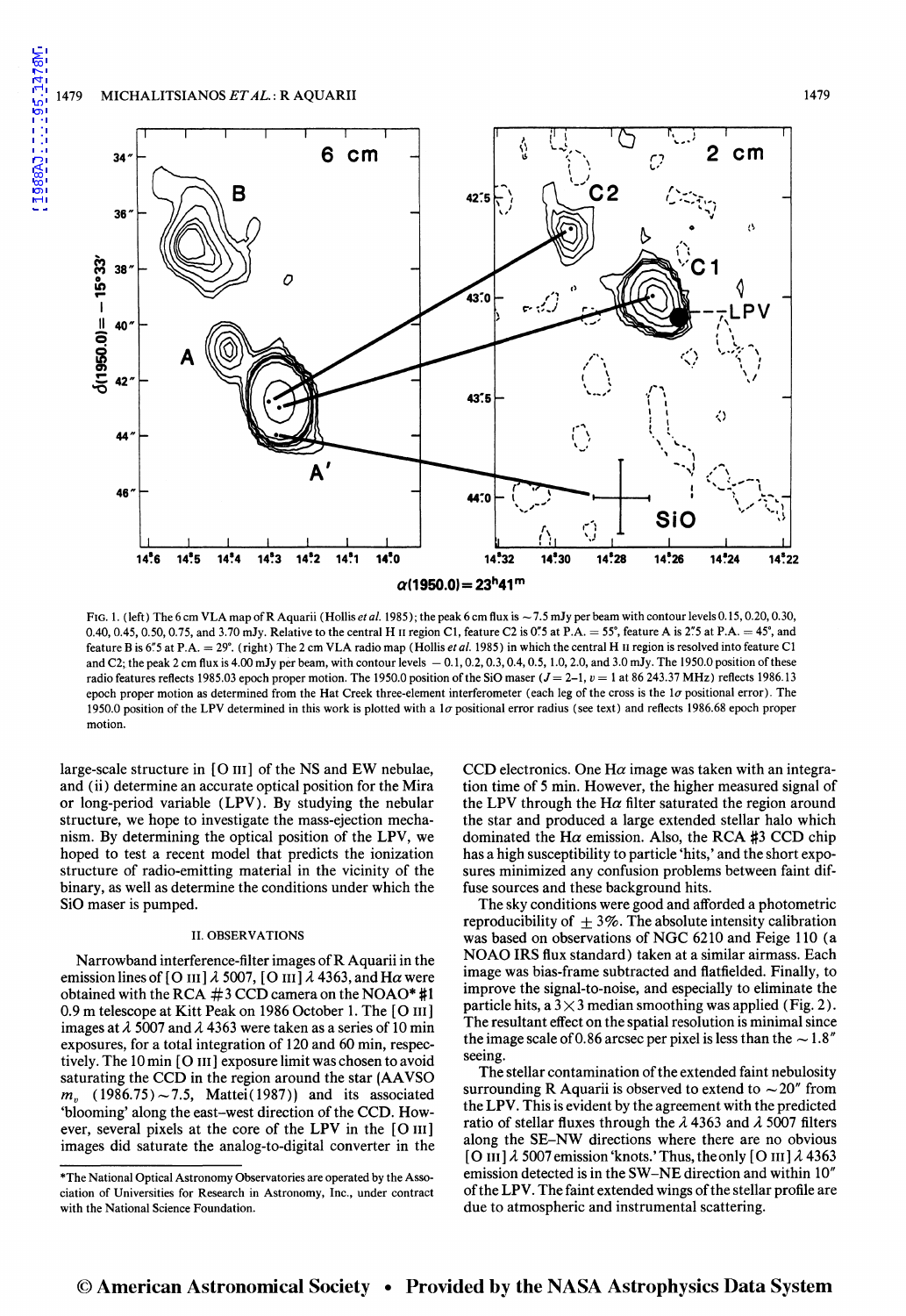

FIG. 2. (top) Shown is a contour image of R Aquarii through an interference filter with a FWHM passband of 18 A centered at the [O III] 4363 Å emission line. The dominant contribution to the measured signal in all regions is from the LPV (i.e., scattered starlight), except for structure in the SW-NE direction. The diffraction spikes are noticeable along the NS and EW directions. These data represent an effective I hr exposure (see text). Contour intensity levels are  $31$  ( $3\sigma$ ), 62, 124, 248, 496, 992, 1980, 3970, 15 900, 63 500, and 254 000 Rayleighs; the lowest contour level is  $3\sigma$  above sky background. Note that I Ray- $\text{leigh} = 10^6 \times (4\pi)^{-1}$  pho $t$ ons cm<sup>-2</sup> s<sup>-1</sup> sr<sup>-1</sup>. (middle) Shown is a contour image of R Aquarii nebulosity in [O III] line emission centered at 5007 A with a FWHM passband of 15 A. These data represent an effective 2 hr exposure (see text). There is stellar contamination within 20" of the LPV, but the  $[O III]$  5007 Å emission 'knots' generally dominate. Contour intensity levels are 14  $(3\sigma)$ , 28, 56, 112, 224, 448, 1792, 7168, 28670, and 114700 Rayleighs. Note that the shaded areas in this image represent values less than the lowest contour level. Such extended spatial mapping of [O III] line emission structure has not been reported previously. (bottom) Shown is a contour image of R Aquarii nebulosity in H $\alpha$  line emission centered at 6563 A with a FWHM passband of 38 A. These data represent a 5 min exposure. The stellar contamination is severe with the LPV signal saturating the CCD and produces a halo which everywhere dominates the H $\alpha$ emission. Contour intensity levels are 113 (3 $\sigma$ ), 225, 450, 900, 1800, 3600,7200, 14 400,28 800,57 600, 115 200, and 230 400 Rayleighs.

© American Astronomical Society • Provided by the NASA Astrophysics Data System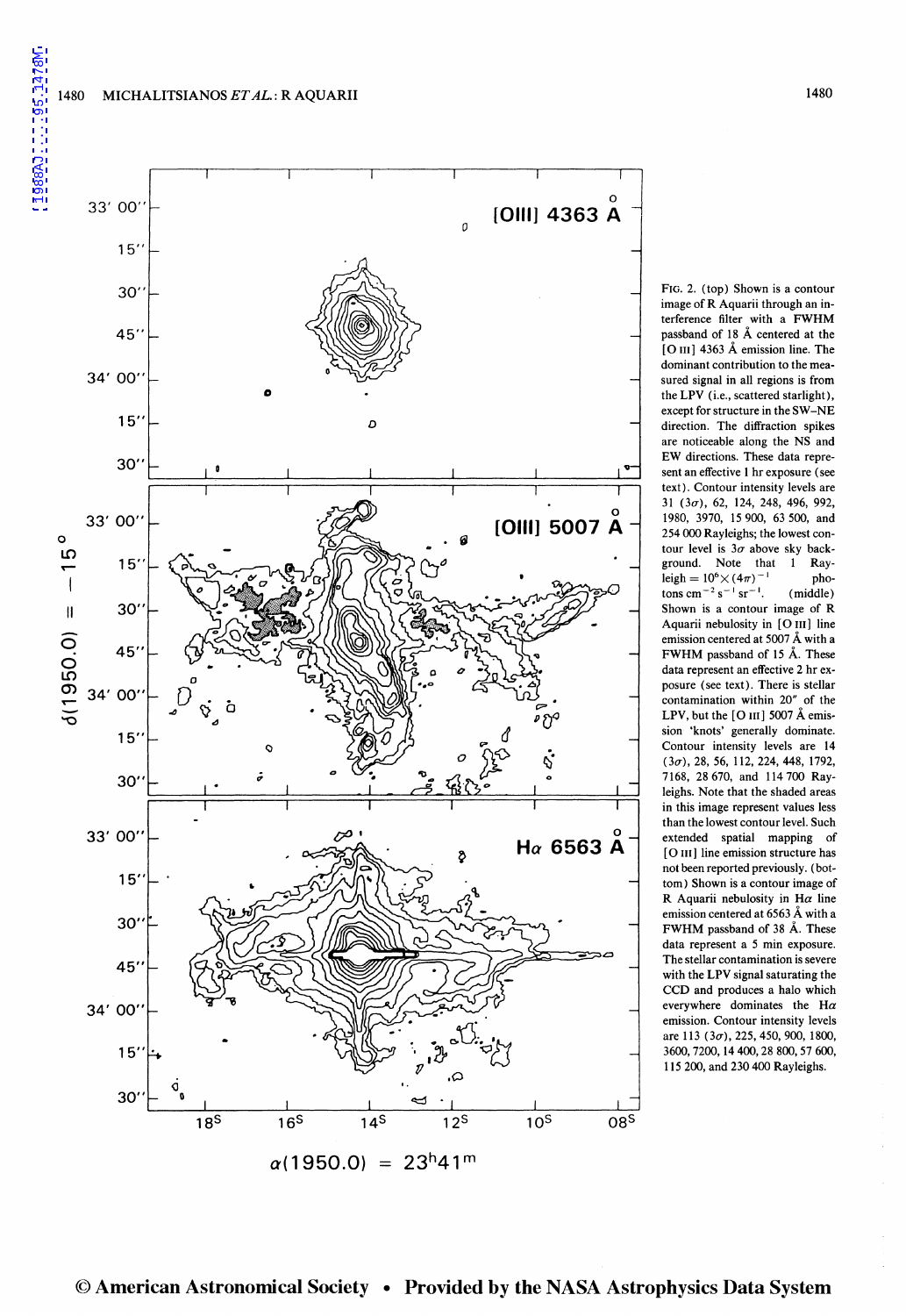Astrometric observations of the LPV light of R Aquarii and ten FK4 reference stars, with well-known positions lying within  $\pm 1$  hr right ascension and  $\pm 15^{\circ}$  declination of R Aquarii, were obtained using the 8 in. transit circle of the U.S. Naval Observatory at Flagstaff, Arizona, between 1986 August 14 and 1986 September 29. The instrument has been previously described by Holdenried and Crull ( 1986). For each observing session, reference stars were observed and the position of R Aquarii was reduced differentially to the FK4 system in the manner of Dick and Holdenried ( 1982). The resultant R Aquarii LPV position was determined from 11 observations in right ascension and 12 observations in declination:  $\alpha(1950.0) = 23^{\text{h}}41^{\text{m}}14.256(4)$  and  $\delta(1950.0)$  $=$  -15°33′43″ 101(45), where the uncertainties are  $1\sigma$  on the mean position; the mean epoch of the observations is 1986.68, with no correction for proper motion. Hence, the 1950.0 position reported here can be directly compared with the recent radio-continuum features obtained with the VLA (Hollis *eta/.* 1986).

#### III. RESULTS AND DISCUSSION

The large-scale [O III]  $\lambda$  5007 images shown in Fig. 2 convey a clear impression of symmetric NS bipolar flow. The curvature of the NS arcs suggests a counterclockwise rotation of the central object, which repeatedly expels material. Likewise, the small-scale radio jet features (C2, A, and B) shown in Fig. 1 define an arc of similar curvature. There is a linear relation between the distances and position angles of C2, A, and B relative to C1 (central H  $\scriptstyle\rm II$  region), which also suggests an ordered geometry. If parcels are ejected in successive outbursts, each parcel will expand as it cools ( Kafatos *eta/.* 1986). This is consistent with the 'older' feature B being more spatially extended compared with the closer, 'younger,' and more compact radio knots A and C2.

The foregoing comparison between the extended largescale bipolar structure seen in [0 III] and the small-scale radio features is noteworthy, but there are no prominent radio features to the southwest ofthe central H II region as one would expect if the small-scale radio features were also bipolar. In terms of this 'missing' small-scale bipolar structure, only the extended contours associated with radio feature A', which are elongated SW of feature C1 (Fig. 1), indicate counterjet symmetry with feature A. Similar arguments have been made by Mauron *et al.* (1985) from near-UV optical images. The general one-sidedness of the radio-jetlike structure could be possibly explained by the hot star's hypothetical precessing accretion disk (Kafatos *et a/.* 1986), which periodically interacts with the LPV envelope, expelling material away and toward the LPV.

Three-body precession can only occur if the accretion disk is sufficiently massive. However, a massive disk cannot form by the capture of the Mira wind alone, because this would imply an unreasonably large mass-loss rate for the late-type giant, if only  $\sim$  10% of the stellar wind was captured. Kafatos *et al.* (1986) have proposed that a thick accretion disk could form by Roche lobe overflow, at or near periastron of a highly elliptical 44 yr orbit. During this orbital phase, substantial mass could be drawn from the envelope of the Mira, creating the disk; more material could be accreted by the disk by capturing a fraction of the Mira wind, or by tidal mass exchange at periastron in successive orbital encounters. The Roche lobe overflow would correspond to outbursts in the system, similar to the spectroscopic outburst that was observed in the 1920s ( Kafatos *eta/.* 1986). If pareels are ejected mainly perpendicular to the axis of the disk during these tidal events, and have an average velocity of  $\sim$  50 km s<sup>-1</sup>, we can estimate the precession period for two cases, given the distance to the system of 180-300 pc: (i) assume the precession axis of the accretion disk is along the line of sight. We find that the rotation axis moves 26" (i.e., the P.A. difference between C2 and B) in 185 yr (typical expansion age for feature B). The total precession period would be  $\sim$  2500 yr. (ii) assume that the precession axis of the accretion disk is in the plane of the sky. Further assuming that any one of the S-shaped structures shown in the Fig. 2 [O III] image is due to the expulsion of material while the accretion disk precesses about an axis tangential to the center of the S, the oldest ejecta would then lie at the ends of the S, while the newest ejecta would originate from the S center. For such a geometry, this would define one-quarter of the precessional period, which is estimated to be *S* 2100 yr for a typical ejection velocity of  $\sim$  50 km s<sup>-1</sup>, if R Aquarii is 180 pc distant.

A thick accretion disk is consistent with the relative excitation of jet features C2, A, and B compared with the central H II region (feature C1). If the broad, intense cone of ionizing accretion-disk radiation photoexcites the jet features (Kafatos *et al.* 1986) with a disk luminosity  $L_{disk} \sim 10L_{\odot}$ , then the ionized parcels which are ejected primarily normal to the disk plane slowly accelerate due to radiation pressure acting on grains. The parcels achieve modest terminal velocities of  $\leq 100 \text{ km s}^{-1}$ , which are consistent with the radialvelocity differences observed between the jet features and central nebula (Solfand Ulrich 1985). If the disk is presently seen nearly edge-on, consistent with the system being eclipsing (Wallerstein 1986), most of the ionizing radiation from the inner disk is obscured. However, the ejecta are exposed directly to the radiation field of the disk and hot subdwarf, which explains why the jet parcels are higher in excitation compared with the central H II region ( Kafatos *et a/.*  1986). However, we make note that the existence of thick accretion disks in astrophysics is controversial and has yet to be demonstrated by observations.

On the other hand, twisted ejection, which leads to the formation of the filamentary arcs that characterize the outer nebula, could result as a consequence of binary motion. Because ejection of material occurs primarily normal to the disk plane, orbital-motion effects would tend to complicate the geometry of the disk wind by twisting the flow. The wind from the Mira would also tend to exert a force on the disk wind away from the late-type giant. For the purposes of this paper, it is not necessary to dwell on these, admittedly speculative, ideas.

We make note that other mechanisms for explaining outbursts in symbiotic stars have been proposed. For example, novalike outbursts can initiate expulsion from thermonuclear detonation at the surface of the accreting star. However, the relatively small velocities of  $\leq 100$  km s<sup>-1</sup> observed in the R Aquarii nebula and radio/ optical/UV jet indicate that mass expulsion cannot originate close to the hot star. Kafatos *et al.* (1986) have proposed that the radiatively driven mass expulsion takes place in the outer regions of an extended thick accretion disk that encircles the hot star. In the outer disk region, the escape velocities are  $\leq 200$  km s<sup>-1</sup> consistent with the characteristic velocities found in nebular features (cf. Solf and Ulrich 1985).

Within the large-scale nebula, the excitation can be obtained from the [O III]  $I(\lambda 5007)/I(\lambda 4363)$  intensity ratio.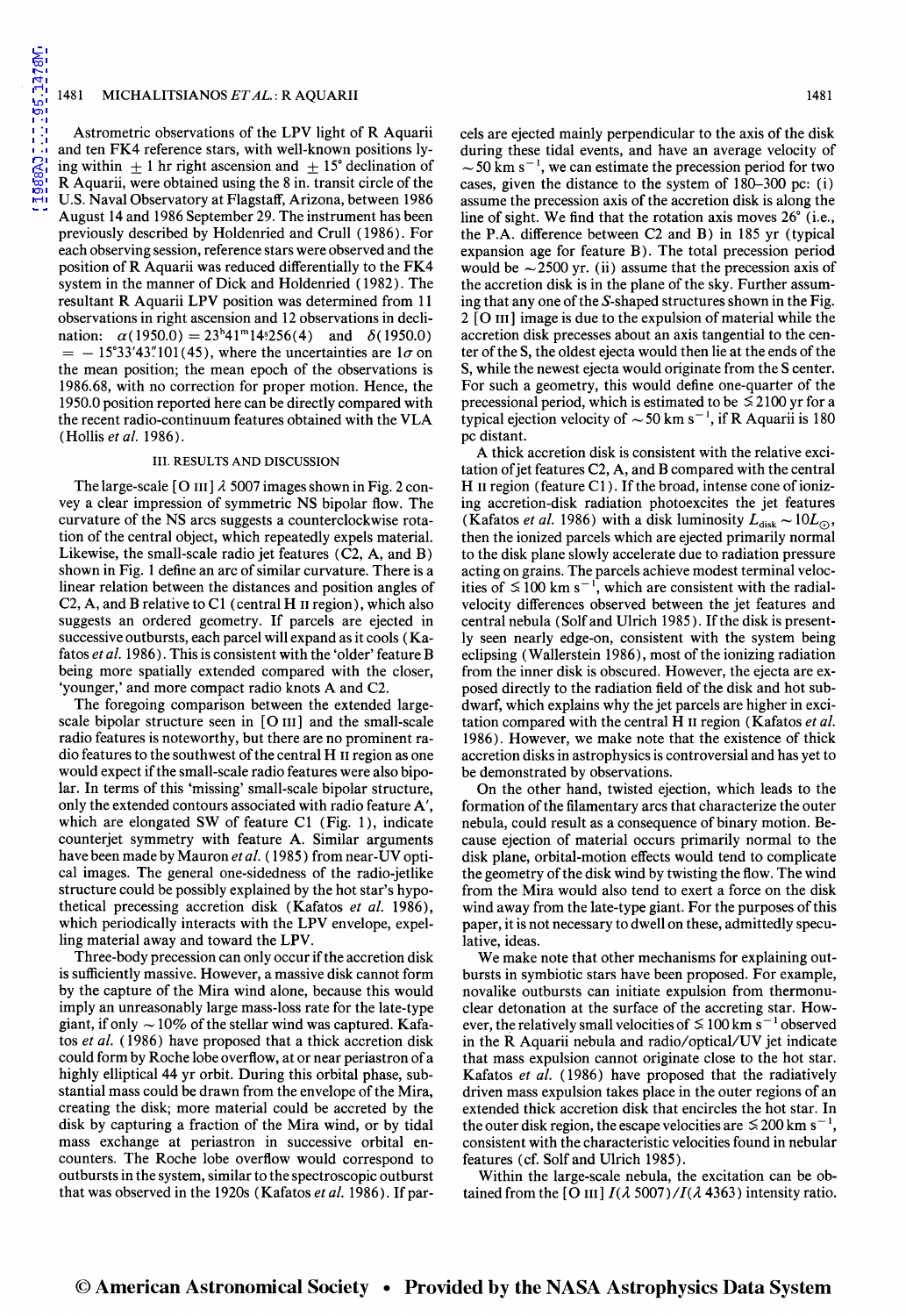The intensity of the [O III]  $\lambda$  4363 line becomes greater as the upper level  $({}^{1}S_{0})$  is increasingly populated. This occurs as the electron temperature ( $T_e$ ) increases, and/or as the electron density  $(n_e)$  increases. The [O III] intensity ratio affords an estimate of  $T<sub>e</sub>$  from the ionization models of Kafatos and Lynch ( 1980). For *l(A* 5007)/l(A 4363) values in the range 10–100, we obtain  $T_e = 66\,000$ –11 000 K, respectively, if  $n_e \le 10^4$  cm<sup>-3</sup>. At these densities, there is little dependence of the [O III] ratio on  $n_e$  (Kafatos and Lynch 1980). Thus, the high-excitation [O III]  $\lambda$  4363 line is detected in generally hotter regions, (i.e., the H II region and in features A, A', and B). On the other hand, [O III]  $\lambda$  5007 emission is more ubiquitous (see Fig. 2), and in the outer nebula the  $n_e$  is 100-800 cm<sup>-3</sup> (Solf and Ulrich 1985). From UV-line intensity ratios (Kafatos *et al.* 1986)  $n_e$  is  $\sim$  3  $\times$  10<sup>4</sup> cm<sup>-3</sup> in the higher-density region of the jet (primarily feature A), and  $\sim 10^4 \text{ cm}^{-3}$  in feature B. The [O III] intensity ratio of  $\sim$  15 to  $\sim$  20 found in feature B implies that  $T_e$  is  $\sim$  35 000 to  $\sim$  27 000 K, with an uncertainty in temperature of  $\pm$  5000 K. These temperatures are somewhat higher compared with values obtained from optical or UVline spectra of  $T_e \sim 20000 \text{ K}$  (Kafatos *et al.* 1986), and could be explained if the  $\lambda$  4363 emitting gas is clumpy, and higher in density compared with the more ubiquitous *A* 5007 regions. For example, if  $T_e \sim 20000$  K in the jet, then  $I(\lambda 5007)/I(\lambda 4363) \sim 10$ , for  $n_e \sim 10^6$  cm<sup>-3</sup>. Our observations do not indicate that feature B is composed of knots of emitting material. However, near-UV images of H. Sol (private communication) clearly indicate that feature B itself is composed of at least four distinct clumps, which are evident on the UG1 plates but are not as conspicuous in published contour plots of the same data (Mauron *et al.* 1986). Finally, Fig. 2 shows that the H $\alpha$  contours are less extended in the EW direction compared with the [O III]  $\lambda$  5007 contours. This would indicate that higher electron temperatures prevail outside of the region determined by the H $\alpha$  emission and, therefore, the H $\alpha$  emission cannot simply be the result of a purely photoionized H II region.

Figure 1 shows that our optical determination of the LPV position is near or on the ionization front to the west and south ofC1 and may provide clues concerning the ionization structure of the Cl H II region. Taylor and Seaquist (1984) find that the geometry of the central ionized region in symbiotic stars is dependent on  $(1)$  the separation of the cool giant and hot companion, (2) the effective temperature  $T_{\text{eff}}$  of the hot companion, and (3) the mass-loss rate of  $\mathcal M$  of the cool giant. For sufficiently high mass-loss of  $\dot{\mathcal{M}} \sim 3 \times 10^{-6}$   $\mathcal{M}_{\odot}$ 

 $yr^{-1}$ , the ionization region formed around the hot companion takes the shape of an ellipsoid, and the cool giant is located in the neutral region just outside of the ionization front (cf. Nussbaumer and Vogel 1986). Even though the massloss rate of the Mira in R Aquarii is estimated at  $\mathcal{M} \sim 2.7 \times 10^{-7}$  M<sub>\o south</sub> yr<sup>-1</sup> (Hollis *et al.* 1986) and is small compared with the cases considered by Nussbaumer and Vogel, the lower effective temperature of the hot companion  $T_{\text{eff}} \sim$  27 000 K may compensate for the small *M* and result in an egg-shaped H II region, rather than an expected hyperboloid-shaped ionization front. The overall mass-loss rate from the system in R Aquarii may, however, be substantially greater than a few times  $10^{-7}$ *M*  $_{\odot}$  yr<sup>-1</sup>, which we deduced from radio data.

Although the morphology of the H II region (feature Cl) is similar to what the Nussbaumer and Vogel model predicts, the presence of an intense radiation field associated with a thick accretion disk, which could be precessing, will introduce important complications. This will make direct application of Nussbaumer and Vogel's model difficult in the case of the R Aquarii radio morphology.

While the Mira position from optical observations and the 2 em peak continuum emission from A array VLA radio observations have nearly the same uncertainties (i.e., *o·:os)*  and absolute positions, the SiO maser position has a larger uncertainty (i.e.,  $\sim 0\rlap{.}^{n}/2$ ) as determined by the methodology of Wright and Plambeck ( 1983). However, the separation of the Mira and SiO maser is  $\sim 1$ ", which, in the most conservative case, corresponds to an  $\sim 5\sigma$  positional separation (Hollis *et a!.* 1986). Hence, the physical separation of the Mira and the SiO maser is  $\gtrsim$  100 stellar radii, and is inconsistent with the convective cell model (Elitzur 1980), which explains the SiO emission-pumping mechansim by collisions that require the high column densities in extended atmospheres of M giants and M supergiants evolving singly. In fact, the SiO maser is far removed from the entire binary system since the semimajor orbit axis is  $\gtrsim 10^{14}$  cm (Kafatos *et al.* 1986) and the Mira is  $\sim 2.7 \times 10^{15}$  to  $\sim 4.5 \times 10^{15}$  cm from the SiO maser, for distances to R Aquarii of 180 to 300 pc, respectively. Clearly, the R Aquarii binary system, its circumbinary nebulosity, and the presence of SiO maser emission may require shocks to obtain the densities necessary to collisionally pump the maser.

We thank the anonymous referee for useful comments and criticisms for improving the text.

#### REFERENCES

- Baade, W. A. ( 1944). Report of the Director of Mount Wilson Observatory, 1943-44, 12.
- Dick, S. J., and Holdenried, E. R. ( 1982). Astron. J. 87, 1374.
- Elitzur, M. (1980). Astrophys. J. 240,553.
- Herbig, G. H. (1980). IAU Circ. No. 3535.
- Holdenried, E. R., and Crull, H. E. ( 1986). Astron. J. 92, 1191.
- Hollis, J. M., Kafatos, M., Michalitsianos, A. G., and McAlister, H. A. (1985). Astrophys. J. 289,765.
- Hollis, J. M., Michalitsianos, A. G., Kafatos, M., Wright, M. C. H., and Welch, W. J. ( 1986). Astrophys. J. Lett. 309, L53.
- Hubble, E. P. (1943). Report of the Director of Mount Wilson Observatory, 1942-43, 17.
- Kafatos, M., Hollis, J. M., and Michalitsianos, A. G. (1983). Astrophys. J. Lett. 267, L103.
- Kafatos, M., and Lynch, J.P. (1980). Astrophys. J. Suppl. 42,611.
- Kafatos, M., Michalitsianos, A. G., and Hollis, J. M. ( 1986). Astrophys. J. Suppl. 62, 853.
- Lepine, J. R. D., Squeren, A.M., and Scalise, E., Jr. (1978). Astrophys. J. 225, 869.
- Mattei, J. A. ( 1987). AA VSO observations, private communications.